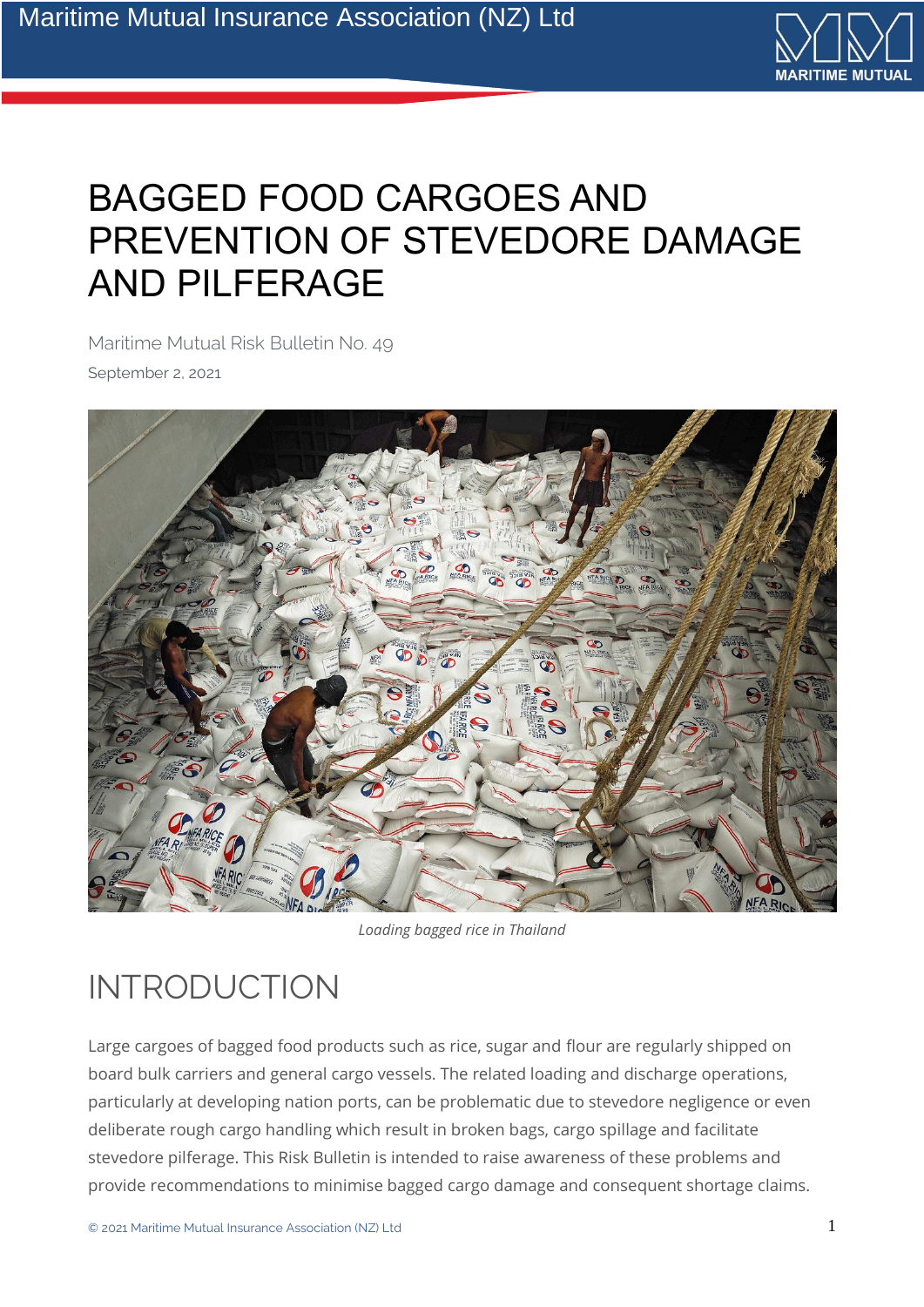

## **BACKGROUND**

Bagged food product cargoes are relatively high value commodities. Examples include refined sugar, currently trading at about USD 486.00 per m. ton FOB, and rice and at about 415.00 per m. ton FOB. The market value of these commodities increases exponentially as they move through the 'added value' sales, transport and distribution processes to the ultimate consumer. As a consequence, their retail value in local markets at the discharge port may be as much as three to four times the original FOB price. This can of course generate a strong inducement for stevedores to pilfer cargo during the discharge process.

## WHAT TYPES OF FORESEEABLE OR DELIBERATE DAMAGE CAN OCCUR?

- Bags can weigh up to 50 kg such that they can be difficult to carry and handle manually. As a consequence, stevedores often make up sling loads within and under the cargo hold wings and well outside of the hatch square. These loads will then be dragged out by the crane hook or derrick hoist wires and across the top of cargo in the hatch square. This often results in ruptured bags and spillage. The damage suffered is not usually deliberate, but it is foreseeable and preventable.
- Stevedore crane drivers or winchmen may intentionally cause slung bags to rupture by swinging and contacting sling loads heavily against the side of the hatch coaming as they are being raised or lowered from the cargo holds. This kind of damage (as a precursor to pilferage) is deliberate, but it is also preventable.
- Stevedores may carelessly or, more likely, deliberately rip open bags with cargo hooks or deliberately cut them open with knives in order to pilfer the cargo. Again, this kind of deliberate damage and theft is preventable.

## WHAT LOSSES MAY THEN BE SUFFERED?

When food cargo bags are ruptured, cargo loss will usually occur in two ways:

• The pilferage of spilled cargo is usually confined to smaller quantities of cargo which can be concealed in the clothing or knapsacks of stevedores. However, as there are often 10 or more stevedores in a hatch gang and if cargo operations extend to multiple shifts, these small quantities can quickly add up to significant losses.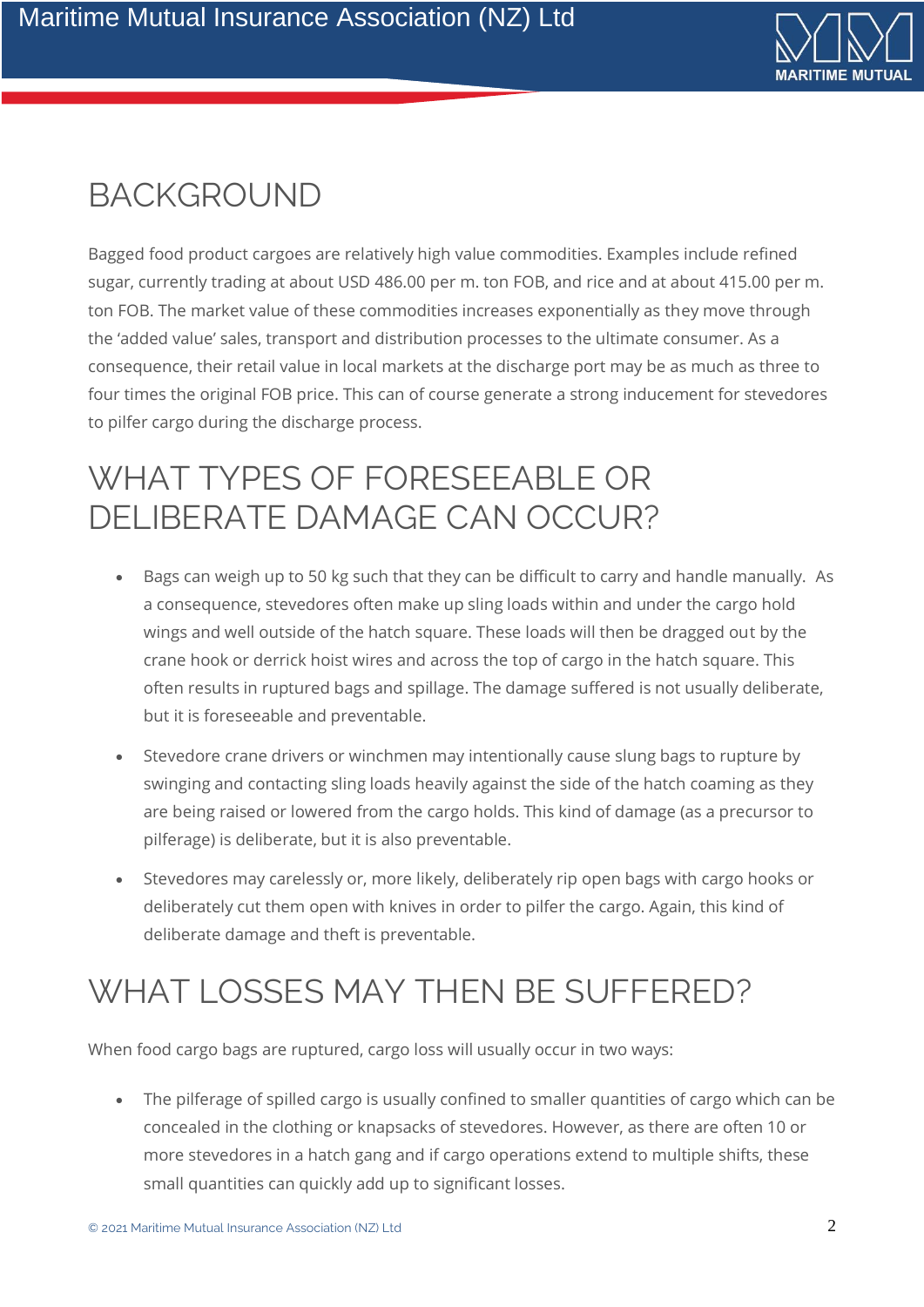

• Probably larger that the losses from pilferage is the cargo spillage residue which ultimately works its way down to the bottom of the cargo hold as all bags are discharged. This cargo then becomes contaminated with dirt and although it can be swept up and re-bagged, it becomes unusable; except perhaps as animal feed at a greatly diminished value.

### WHAT STEPS SHOULD BE TAKEN TO PREVENT BAGGED CARGO DAMAGE AND LOSS?

Formal planning for cargo operations security should be completeted on board prior to arrival at the load or discharge port. These plans should incorporate the general requirements of the ship's ISPS security plan together with specific cargo operation requirements. MM recommends that this should include:

- Master's pre-arrival awareness of his charter party and/or bill of lading obligations in relation to the overall supervision and control of loading and discharging operations.
- Master's pre-arrival notification of the number of cargo hatches to be worked simultaneously, the scheduled times of working and the number of stevedore gangs and personnel which will board the vessel.
- Master's on-arrival receipt of the names and 24/7 contact details of the Stevedore Foreman, the Charterer's Agent and the Cargo Consignee or their Representative.
- Agent's confirmation that stevedore identification will be issued by the port authorities to assist the ship's control of all stevedores boarding and disembarking the vessel in full conformance with the ISPS Code and **[IMO MSC/Circ.1132.](https://unctad.org/system/files/official-document/aconf89d13_en.pdf)**
- Consideration of the appointment of independent surveyors to represent and protect the Member's interests by:
	- o Tallying the bagged cargo being loaded or discharged.
	- o Ensuring that any damaged bags being loaded are returned ashore and replaced by undamaged bags and that any bags ruptured during discharge are re-bagged immediately.
	- o Providing a full and detailed report of the cargo operations and any observed problems and losses.
- Ensuring all ship's Officers of the Watch (OOWs) understand that: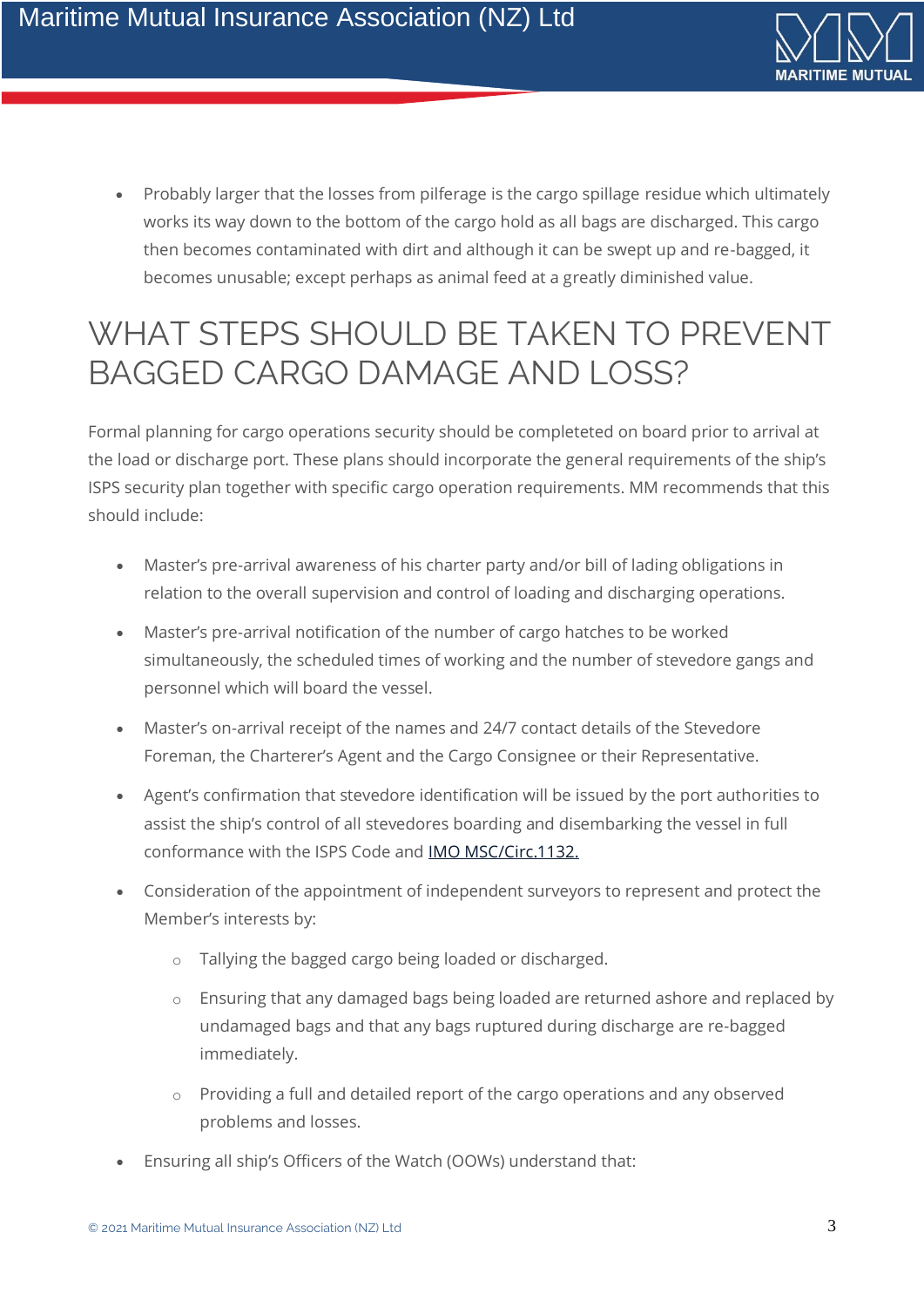

- o All stevedore related incidents (inclusive of the three types of foreseeable or deliberate damage described above) must be reported immediately to the Chief Officer and/or the Master.
- o All cargo damage and loss incidents observed are to be photographed and recorded in the ship's deck log with the location, time and nature of and their apparent cause.
- Ideally, stationing a member of the ship's crew at each cargo hatch where loading or discharging is taking place to observe, record and report continuously all stevedore activities and incidents to the OOW.

### COMMUNICATIONS WITH STEVEDORES AND ALL INTERESTED PARTIES

Positive and on-going communications between the Master, Chief Officer, Stevedore Foreman and any Independent Surveyors appointed by the Ship Owners, Charterers or Cargo Consignees are essential to accomplishing a successful bagged cargo load or discharge operation. Masters should therefore be encouraged to arrange a daily meeting of all interested parties to discuss progress, voice any operational concerns and agree priority correction.

If any concerns are not promptly rectified by the Stevedore Foreman, then both the Stevedore Company and the Charterer's Agents should be put on written notice by way of a Master's Note of Protest (NOP). The NOP should describe the problem and the rectification required. It should also state Shipowners hold both Stevedores and Charterers responsible for any and all delays and losses caused by their failure to meet their contractual and 'duty of care' obligations.

# CONCLUSION AND TAKEAWAY

Bagged food product cargoes which are not loaded into containers and which are shipped as break-bulk cargo on board bulk carriers or general cargo vessels are likely to suffer cargo loss and damage due to foreseeable or deliberate bag rupturing or tearing by stevedores and consequent pilferage. Experience suggest that the amount of the damage and loss will be higher in developing nation ports, where the motivation to pilfer the cargo may be increased by low stevedore wages and poverty.